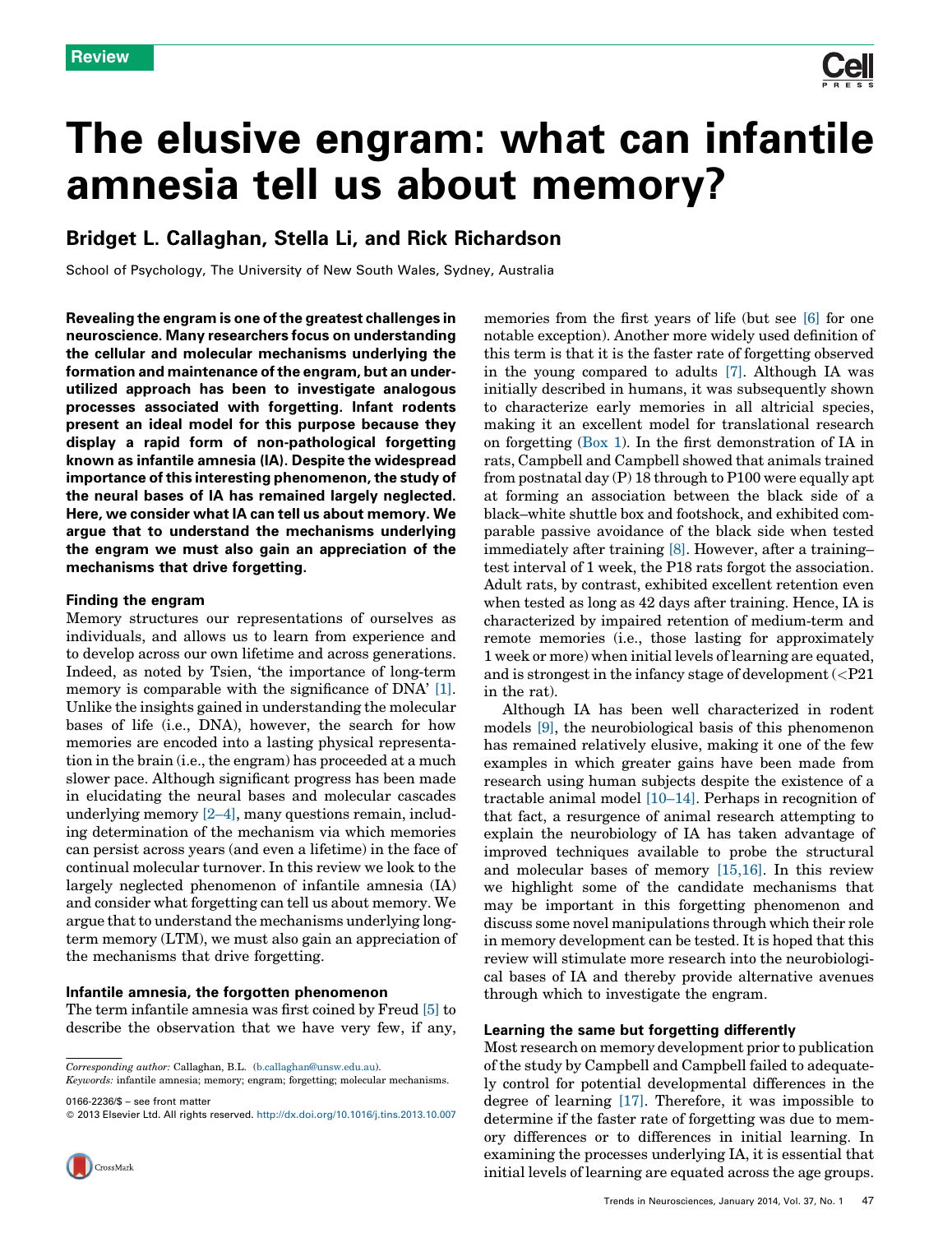#### <span id="page-1-0"></span>Box 1. Clinical implications of infantile amnesia

The study of forgetting in infant rats is likely to have significant clinical benefits because numerous anxiety disorders are characterized by the persistence of fear responses [\[84\].](#page-6-0) If infant-like forgetting could be promoted in adults, then this could be advantageous for the treatment or prevention of these disorders. For example, recent research has shown that the termination of a critical period of plasticity in infant rats, characterized by erasure-like extinction learning (i.e., no fear relapse), was correlated with the emergence of perineuronal nets (PNNs) around amygdala neurons [\[45\]](#page-5-0) (see [\[85\]](#page-6-0) for a conceptually related finding). Amazingly, that period of infantlike extinction could be reopened in adulthood if amygdala PNNs were degraded. It may be the case that infantile amnesia also represents a critical period of plasticity that becomes more adult-like following the formation of PNNs. If so, then the same treatment that results in more infant-like extinction might also result in higher rates of forgetting in adulthood.

## Potential molecular mechanisms underlying IA

In the past 20 years there has been considerable interest in elucidating the molecular bases of memory. By contrast, far less is known about the molecular correlates of memory loss. One reason for the relative lack of animal research on forgetting, especially for learned fear, is that adult animals typically recall fear memories for a very long time [\[18\]](#page-5-0). However, as indicated above, forgetting, even of fear associations, occurs fairly rapidly early in life. This presents a perfect, although surprisingly underutilized, model in which to study the neural bases of forgetting. Some of the neural bases proposed to be important for memory in the adult that may also be important for IA are reviewed below.

#### Protein kinase–phosphatase balance

One set of molecules importantly involved in memory are protein kinases and protein phosphatases [\[19–22\]](#page-5-0). Whereas the phosphorylation of protein kinases facilitates various forms of memory, the expression of protein phosphatases appears to act as an off switch, dephosphorylating and opposing kinase-facilitated processes. It has been suggested that memory formation is therefore either promoted or inhibited, depending on whether the balance is tipped in favor of kinase or phosphatase expression [\[23\]](#page-5-0). For example, the protein kinase  $Ca^{2+}/cal$ calmodulin-dependent protein kinase II (CaMKII) is critically involved in both the induction and maintenance of long-term potentiation (LTP) [\[23\]](#page-5-0), a widely accepted cellular model of LTM [\[24,25\]](#page-5-0). The activity of CAMKII is opposed by the phosphatase calcineurin (CaN), which has opposite effects on LTP and memory, leading to the characterization of CaN as a memory suppressor [\[26,27\]](#page-5-0). Increasing or decreasing the activity of CaN impairs or facilitates, respectively, the expression of LTP [\[19\]](#page-5-0), and higher levels of methylation of the CaN gene are associated with LTM maintenance [\[26\]](#page-5-0). Although very little work has been done examining the expression or activity of these proteins early in life, there is some evidence from rodent models suggesting that CAM-KII levels are low in early postnatal development and increase rapidly over the first 2 weeks of life [\[28,29\].](#page-5-0) This suggests that infant forgetting could be driven by an imbalance in the expression of CAMKII and its opposing phosphatase CaN [\(Table](#page-2-0) 1). This imbalance could result in greater suppression of memory by relatively higher levels of CaN activity at the time of retrieval. Indeed, one study showed that inhibition of CaN activity in the olfactory bulbs of infant rats (through infusion of the CaN inhibitor FK506) extended the retention of an odor preference memory, suggesting that CaN activity may be involved in infant forgetting [\[30\].](#page-5-0) Furthermore, increased activity of protein phosphatases has been observed in aged animals and implicated in a range of memory disorders [\[31\].](#page-5-0) For instance, individuals with Alzheimer's disease exhibit substantial changes in protein activity levels, with CaN expression drastically increased and CaMKII phosphorylation decreased [\[31–33\]](#page-5-0). Hence, increased CaN activity in the brain may be associated with memory failures that occur both later in life and early in development.

# Developmental differences in the expression of PKM

Although an alteration in the balance between kinases and phosphatases is one potential mechanism mediating IA, numerous other molecules have been shown to be important for the LTM persistence in adults and could also be involved in infant forgetting. For instance, it has been suggested that sustained activation of PKMz, an atypical isoform of protein kinase C (PKC), is important for the persistence of long-term memories in adults. Specifically, studies have shown that inhibition of PKM $\zeta$  expression in the hippocampus or neocortex erased spatial memories that were formed several weeks earlier [\[34–36\]](#page-5-0), although several recent studies have questioned the role of PKM $\zeta$  in memory [\[37–39\]](#page-5-0). Could decreased levels of PKM $\zeta$  early in life underlie IA? Interestingly, PKM $\zeta$  is expressed at low levels at birth in the rat and remains relatively stable for the first month of life [\[40\]](#page-5-0). Determination of whether less PKM $\zeta$  is recruited during memory formation in infancy and whether this is associated with greater forgetting will be an interesting avenue to explore in future studies.

Another possibility, however, is that PKM $\zeta$  functions differently in the infant brain compared to the adult brain. It was recently demonstrated that basal synaptic transmission in the perirhinal cortex of rats in early development  $(P14)$  was maintained by constitutively active PKM $\zeta$ [\[41\]](#page-5-0). The same set of studies showed that whereas  $PKM\zeta$ controlled LTP expression in perirhinal slices from adult animals, PKMz was not required for basal activity in this brain region. Furthermore, the authors showed that PKM levels were higher in perirhinal cortex in P14 rats than in the adult, suggesting that PKMz plays a role in maintaining infant synapses in a tonically active state. These results support the idea that PKMz may not be involved in infant plasticity owing to its role in maintaining basal synaptic activity early in life. Further studies on the role of PKM $\zeta$  in regions that support the formation and maintenance of fear memories (e.g., the amygdala) will be important in elucidating the role of this molecule in IA.

Another protein that may be of interest for the persistence of LTM is BDNF. Inhibition of hippocampal BDNF expression 10 h after fear conditioning blocked memory retention at 7 days but not at 2 days, suggesting that there is a late wave of protein synthesis important for memory persistence but not memory formation [\[42\]](#page-5-0). Whether this late consolidation wave also occurs in the infant rat following fear conditioning remains to be determined.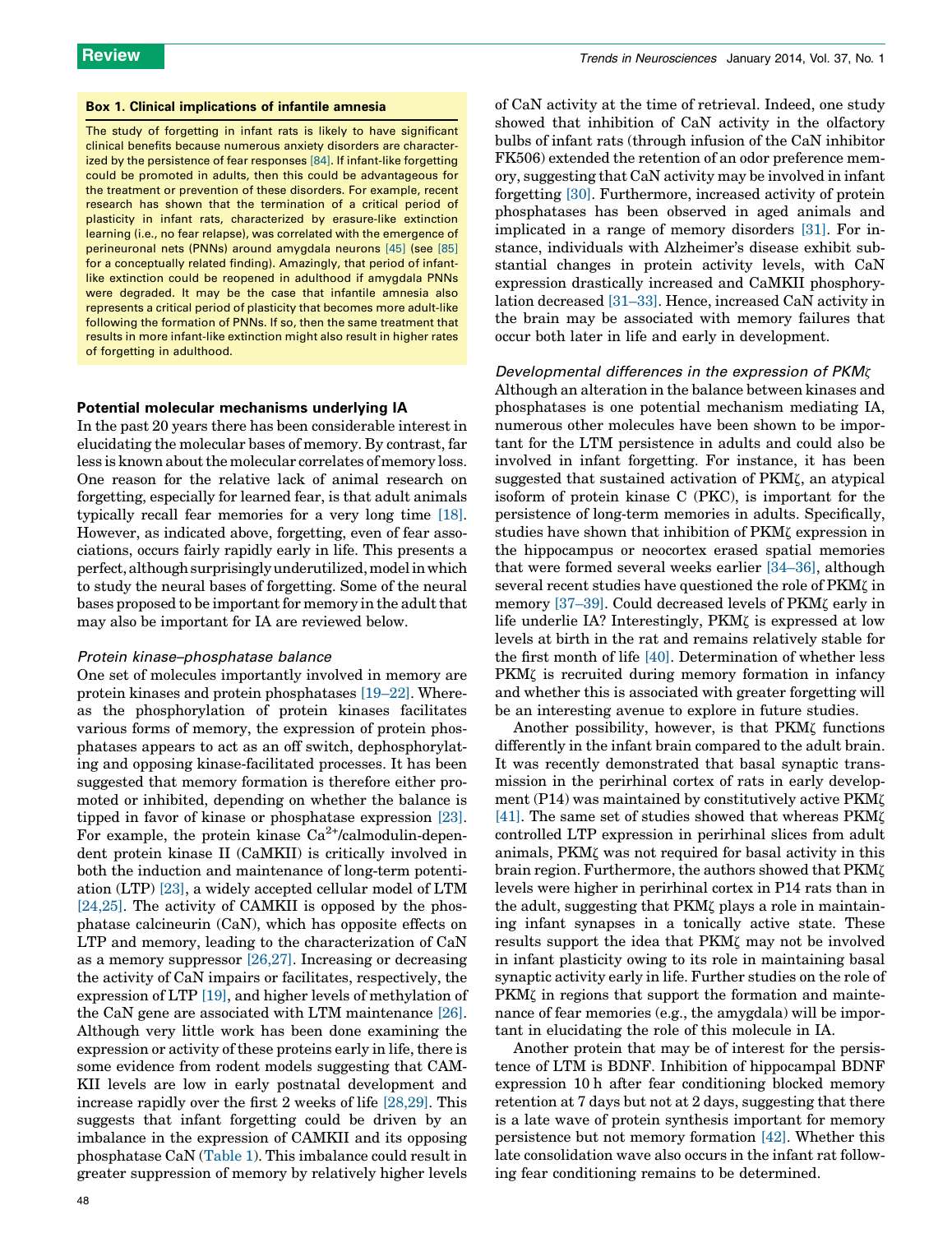|                                                      | Proposed stage of memory <sup>a</sup>                                                                                         | <b>Putative and known</b><br>expression/activity<br>during infancy <sup>b</sup>         | <b>Hypothesized action for</b><br>memory retention                                                                      | <b>Refs</b>         |
|------------------------------------------------------|-------------------------------------------------------------------------------------------------------------------------------|-----------------------------------------------------------------------------------------|-------------------------------------------------------------------------------------------------------------------------|---------------------|
| <b>CAMKII</b>                                        | Short and intermediate                                                                                                        |                                                                                         | Facilitating                                                                                                            | [23, 28, 29]        |
| <b>Calcineurin</b>                                   | Short and intermediate                                                                                                        |                                                                                         | Impairing                                                                                                               | $[19, 31 - 33, 86]$ |
| <b>ΡΚΜζ</b>                                          | Short and intermediate                                                                                                        |                                                                                         | Facilitating                                                                                                            | $[34 - 36, 40, 41]$ |
| <b>PNN</b> patterning                                | Remote                                                                                                                        |                                                                                         | Facilitating                                                                                                            | [1,45]              |
| <b>Neurogenesis</b>                                  | Remote                                                                                                                        |                                                                                         | Impairing                                                                                                               | [15, 17]            |
| <b>DNA</b> methylation                               | Short, intermediate, and remote                                                                                               | Role for methylation<br>may be limited to<br>developmental<br>programming in<br>infancy | Dependent upon target<br>(methylation of memory<br>suppressor genes,<br>e.g., calcineurin, should<br>facilitate memory) | $[26, 57 - 59, 87]$ |
| <b>Prelimbic activity</b>                            | Intermediate and remote                                                                                                       |                                                                                         | Facilitating                                                                                                            | [16, 88]            |
| Physiology of<br>amygdala inhibitory<br>interneurons | Unknown; believed to enhance<br>information transfer between<br>brain regions that might assist<br>with remote memory storage | Immature                                                                                | Facilitating                                                                                                            | [50, 73, 74]        |

<span id="page-2-0"></span>Table 1. Putative mnemonic mechanisms and their hypothesized and known patterns of activity or expression in early postnatal development (relative to adults)

<sup>a</sup>The term 'short' indicates memories that are stored for hours to days, 'intermediate' refers to memories that are stored for weeks to months, and 'remote' denotes memories that are stored for many months to a lifetime.

<sup>b</sup>Known ontogenetic activity is indicated by arrows in green; putative ontogenetic activity (as determined from the literature and interactions with other molecules/markers with known ontogenetic patterns) is indicated by the red arrow.

# Perineuronal net patterning and remote memory storage

One of the problems with molecular theories of memory is explaining how memories persist in the face of metabolic turnover; that is, these approaches have difficulty accounting for how memories are maintained across long periods of time despite complete exchange of the proteins that are believed to represent memory [\[43,44\]](#page-5-0). Many 'memory molecules' (e.g., CAMKII) have circumvented that problem by utilizing a process that allows copying of information across successive generations of molecules through an autophosphorylating switch or autocatalytic activity [\[23\]](#page-5-0). However, although such functions might allow memory to be maintained in the short and intermediate term (i.e., days to months), the viability of memory maintenance by such switches over extremely long periods of time (a lifetime) has been challenged [\[1\]](#page-5-0). Rather, it has been suggested that for memory maintenance in the remote long term, a stable physical representation of the memory is required that is not subject to recopying.

One potential set of candidates that could serve as stable memory storage sites are perineuronal nets (PNNs). PNNs are condensed chondroitin sulfate proteoglycan (CSPG) containing extracellular matrix proteins surrounding the dendrites, axons, and cell bodies of neurons and are particularly stable because they are remote from the intracellular machinery that degrades proteins. It was recently suggested that the pattern of holes in the extracellular matrix could act as a physical scaffold to preserve the location and strength of synapses across a lifetime, despite the transfer of molecules inside the neuron [\[1\]](#page-5-0). Interestingly, the fact that PNNs are not widely expressed in the amygdala at the time when IA is prevalent [\[45\]](#page-5-0) suggests that PNNs might also be important for the phenomenon of rapid infant forgetting. That is, infant memories may be so labile because of the lack of extracellular matrix proteins available to create physically stable patterned memory nets around neurons. If this were true,

then it may be possible to reactivate IA in adults by degrading PNNs in the amygdala (such studies would be of great interest clinically; [Box](#page-1-0) 1).

Low levels of PNNs could also contribute to IA through the regulation of firing patterns of the neurons they surround. Specifically, PNNs preferentially surround parvalbumin (PV)-positive inhibitory interneurons in the brain and contribute to the fast-spiking patterns of these neurons [\[46\]](#page-5-0), a property believed to drive oscillatory activity in the brain  $[47-49]$ . Interestingly, particular frequencies of oscillations (e.g., gamma and theta) are involved in the retrieval of fear memories [\[47,50\].](#page-5-0) Hence, it is possible that infant rats have difficulty in recalling experiences because the electrophysiological properties of their neurons do not support retrieval of remote memories.

Neurogenesis resulting in a storage or retrieval failure Another hypothesis that has recently been proposed is that IA might be related to high levels of neurogenesis in the infant brain [\[15\]](#page-5-0). Specifically, it was suggested that high levels of neurogenesis early in life lead to degradation of memory representations as new neurons are incorporated into existing memory networks (see [\[51,52\]](#page-5-0) for a different perspective on the role of neurogenesis in forgetting). In their classic paper Ontogeny of memory, Campbell and Spear made a similar proposal for the importance of neurogenesis in forgetting but via a different process [\[17\]](#page-5-0). They suggested that 'it is quite possible that memories acquired early in development are stored with the same fidelity as adult memories, but that access to them is impeded by further central nervous system development' [\[17\]](#page-5-0). In other words, although both of these proposals implicate high levels of neurogenesis in forgetting, in the former case the forgetting is thought to be due to a storage failure (or disruption), whereas in the latter case it is due to a retrieval failure. There is substantial evidence that many cases of forgetting during infancy are due to a retrieval failure  $[53,54]$  (see  $[55]$  for a demonstration of IA as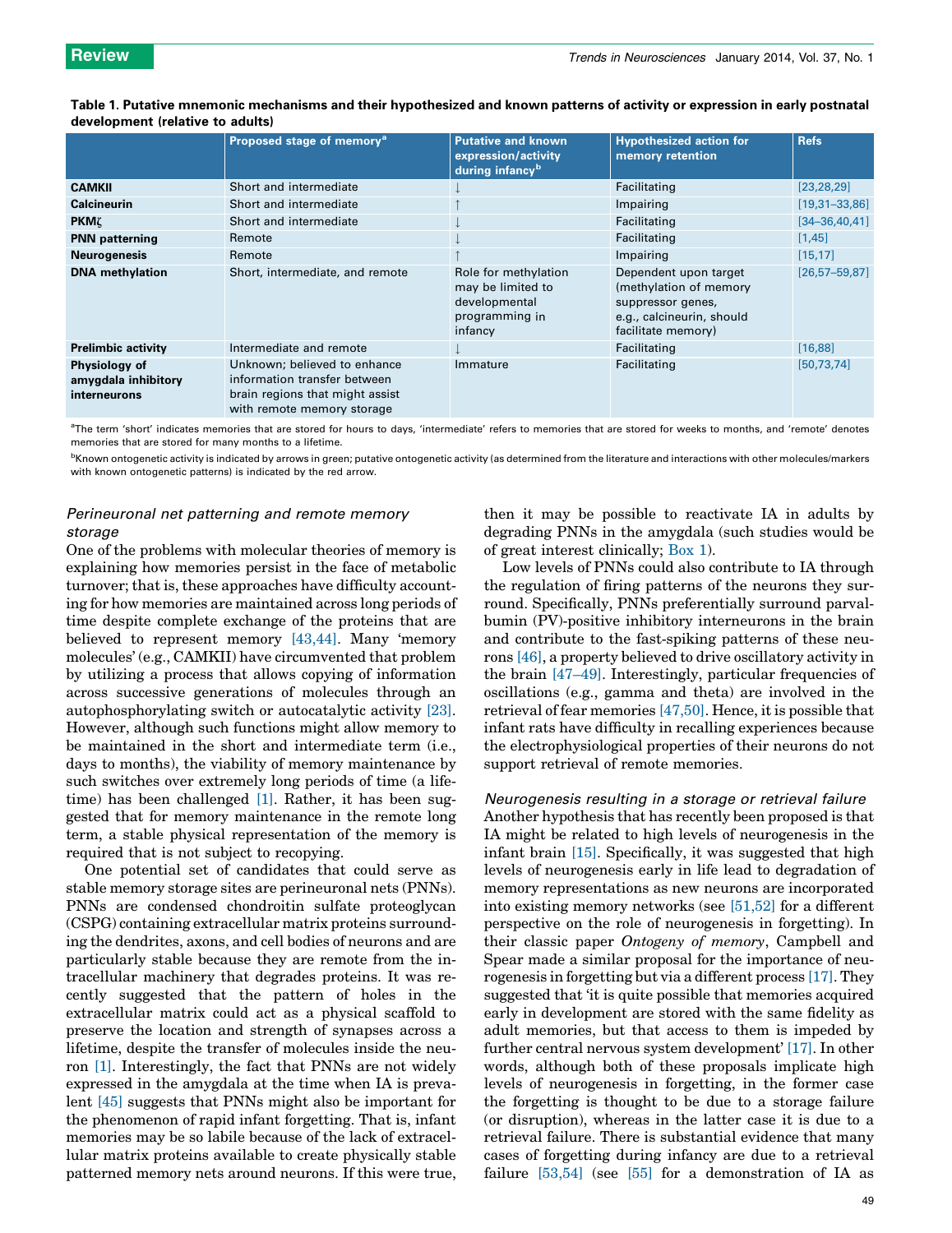#### <span id="page-3-0"></span>Box 2. Is infantile amnesia a special form of forgetting?

Although elucidation of the mechanisms underlying IA will be important in its own right, it is likely to have implications for our understanding of other forms of forgetting and of memory. That is, many of the mechanisms of forgetting may be shared across IA, spontaneous forgetting in adulthood, and accelerated forgetting as in Alzheimer's disease. However, the fact that IA is a nonpathological form of natural forgetting perhaps makes it a particularly useful model in which to examine the processes contributing to persistent memory expression and memory breakdown. Indeed, if the mechanisms underlying IA were shown to be similar to those mediating other forms of forgetting (e.g., forgetting seen in aging), then it would provide a readily accessible, and more economical, model for testing the effectiveness of drugs and nootropic agents for memory loss before they are tested on more expensive aged animals.

retrieval failure using stringent tests recently developed by Hardt et al. [\[56\]](#page-6-0)). However, the mechanisms of IA may differ with the length of the retention interval (i.e., IA may be due to a retrieval failure in the first few weeks but a result of a storage deficit after longer delays). In any case, neither of these approaches seems well suited to handle the forgetting that occurs in old age because of the very low levels of neurogenesis observed then (although forgetting in old age may be due to different, or additional, mechanisms; Box 2).

#### Epigenetics in memory storage

Another molecular mechanism that could support LTM involves epigenetic modifications, such as modification of DNA by cytosine methylation, known to regulate the transcriptional activity of genes. DNA methylation is a popular candidate for LTM because it fulfils two of the basic requirements for LTM: it is long-lasting and self-perpetuating [\[57–59\].](#page-6-0) Indeed, persistent methylation of the CaN gene occurred in the cortex of rats exposed to associative fear conditioning in adulthood, and disruption of this methylation pattern led to memory deficits [\[26\]](#page-5-0). The results of this study suggest that methylation of memory suppressor genes is recruited in certain brain regions to maintain remote memories across long periods of time, at least in adults. Interestingly, methylation of DNA can and does occur in the infant (postnatal) brain and is responsive to early experiences such as adversity [\[60–69\]](#page-6-0). Whether the role of DNA methylation in the postnatal brain is limited to determination of cell fate and developmental programming, or whether methylation is also recruited to support changes in gene expression underlying LTM, is currently unknown. However, a lack of learning-induced methylation of genes involved in LTM persistence (e.g., CaN) in the developing brain could be a contributing factor to IA occurrence. If so, then perhaps a switch in the primary role of methylation from developmental programming to learning-induced plasticity might signify the offset of the IA period; this remains to be investigated.

#### Prefrontal and amygdala interactions in LTM retrieval

One physical change in the brain that might be critical for the enhanced forgetting observed in infancy is the transition from prelimbic (PL)-independent to PL-dependent memory seen across the infancy to juvenile stages of development. Adult rats appear to require a functionally active PL to express learned fear at test [\[70\].](#page-6-0) However, a recent study using immunohistochemical and temporary inactivation procedures showed that the PL region of the prefrontal cortex (PFC) was not involved in expression of learned fear in infant (P17) rats but was involved in expression of learned fear in juvenile (P23) rats [\[16\]](#page-5-0) (see [\[71,72\]](#page-6-0) for conceptually similar studies in humans). A much simpler circuit (amygdala only; Figure 1) appears to mediate expression of fear memories in the infant rat, and retrieval of remote fear memories acquired in infancy may be more difficult after the adult circuit has matured.

Related to the lack of PL involvement in infant memory expression are findings from two elegant studies on amygdala function in the developing rat [\[73,74\]](#page-6-0). In both studies, physiological development of amygdala neurons was fairly dynamic across the early postnatal period, with a number of measures not reaching adult levels until approximately 4 weeks of age. Perhaps most important in terms of IA was the finding that PV-containing inhibitory interneurons in the amygdala emerged and matured during weeks 2–4 of life, approximately the same time that IA normally dissipates (and when PNNs begin to develop). As mentioned earlier, these interneurons play a particularly important role in coordinating activity between various neural regions that underlie memory [\[50\]](#page-5-0), supporting the idea that IA may reflect a lack of coordinated activity between the amygdala and neocortical storage/retrieval sites. In other words, IA may occur because the memory trace is not



Figure 1. Proposed neural circuits mediating fear in adult and infant rats. In the adult system, prelimbic (PL) cortex activates the basolateral amygdala (BLA), which then excites neurons in the central amygdala (CeA), driving the expression of fear. In the infant system, the PL does not participate in fear expression, so fear appears to be driven by a simple circuit consisting of the amygdala alone.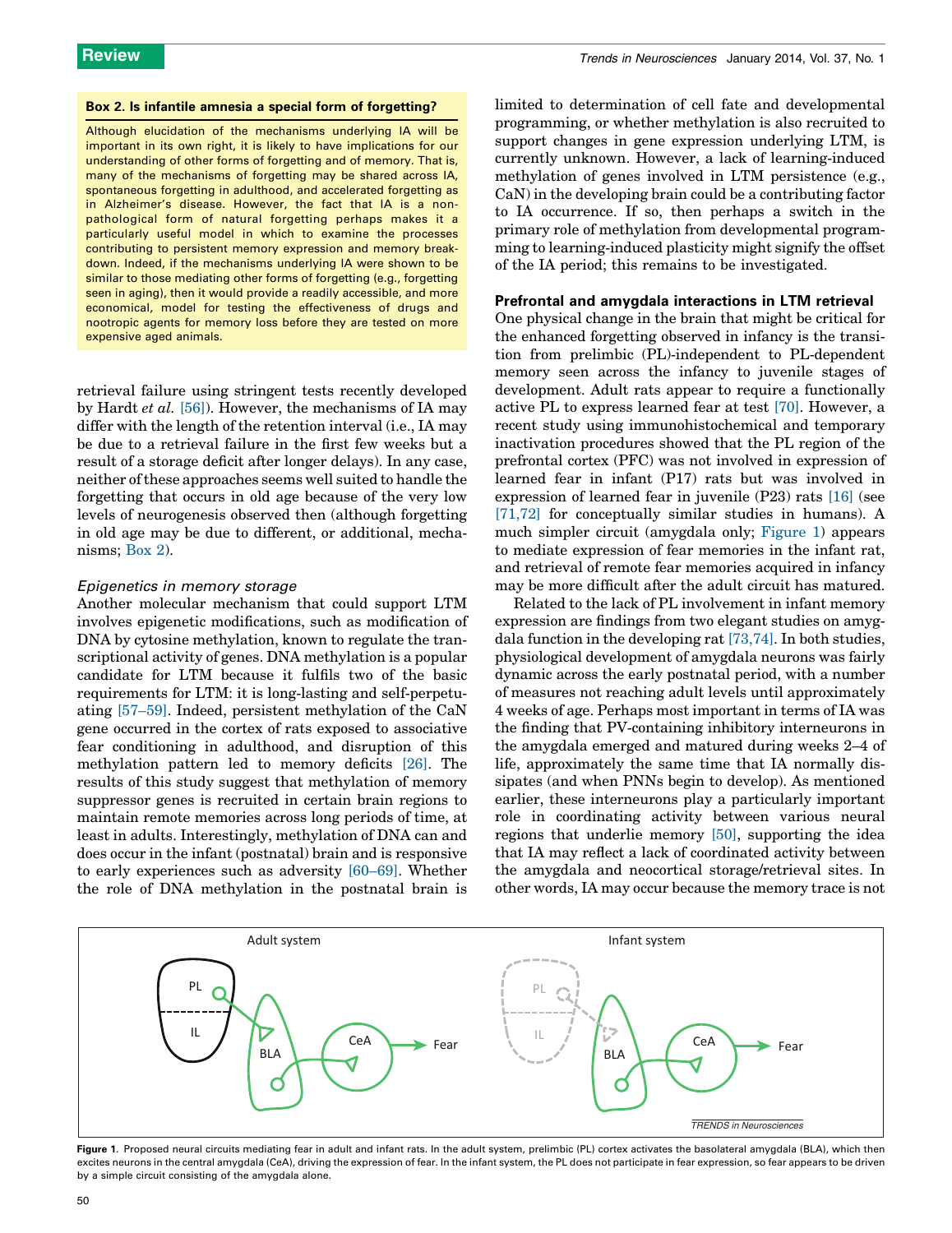<span id="page-4-0"></span>adequately transferred into a stable remote storage/retrieval network.

In summary, although many promising candidates are currently being investigated for their role in memory maintenance in adults, whether developmental disruptions of these mechanisms are also involved in IA is an important question for future studies. In particular, differentiating the mechanisms involved in the maintenance of memories across very short to moderate to very remote periods of time should assist in identifying the myriad molecules, structures, and physiological factors involved in this very complex process. We may then begin to unravel whether the same mechanisms are involved in IA, spontaneous memory loss in adulthood, and memory loss in pathological aging (e.g., Alzheimer's disease; [Box](#page-3-0) 2).

# IA in the future: where are we heading?

One novel approach to studying IA will be to look at the impact of different environmental manipulations on the onset and offset of this rapid rate of forgetting. There are several benefits of this approach, including its clear clinical relevance. As just one example, we have shown that adverse rearing conditions lead to early emergence of adultlike memory. In those studies we found that rats exposed to repeated bouts of maternal separation (MS) across infancy exhibited adult-like fear memories earlier in development than rats exposed to typical rearing conditions [\[75\].](#page-6-0) Specifically, following fear conditioning at P17 standardreared (SR) rats exhibited good retention when tested 1 day later, but poor retention when tested 10 days later (i.e., they showed IA). The MS rats, by contrast, exhibited near perfect retention across a 10-day interval following training in infancy, and even expressed conditioned fear up to 30 days later. Enhanced fear retention was also seen in infant rats that were suckled by mothers exposed to corticosterone in drinking water across the first 2 postnatal weeks [\[75\]](#page-6-0). Together these results demonstrate that exposure to stress or stress hormones dramatically reduces the age at which the IA period closes and suggest that exposure to early-life stress may accelerate emergence of the adult-like memory system. Understanding the molecular and cellular mechanisms that are altered or accelerated by early stress will yield interesting insights into the processes typically involved in the transition between IA and adult-like memory expression. Indeed, early-life stress is known to accelerate the maturation of a number of developmental processes important for the expression of adult-like memory in both rats and humans (e.g., myelination, CAMKII expression; amygdala–prefrontal connectivity [\[28,76–82\]\)](#page-5-0). Furthermore, retention of early memories in humans also appears to be regulated by the child–caregiver relationship [\[83\]](#page-6-0). Hence, MS might be a useful (and translatable) tool to cross-validate research findings regarding the molecular mechanisms involved in IA (e.g., proteins and structures critical for IA should be absent or expressed differently in the brains of MS infants).

# Concluding remarks: reawakening interest in forgetting

In 1972 Campbell and Spear noted that one of their goals was to reawaken interest in IA, stimulating more research on this important phenomenon [\[17\]](#page-5-0). Although this was the

case for studies in humans, the level of interest in this robust and pervasive effect in non-human animals dramatically decreased in the years following publication of their paper. As a result of a number of technological advances, the lasttwo decades have seen significant improvements in our understanding of memory storage in the adult, revealing multiple candidates (molecular and structural) that could function together to produce memories that stand the test of time. Specifically, it appears that LTM may result from a cascade of changes, starting with calcium activation of kinases with the capacity for persistent or autocatalytic activity (such as CAMKII and PKMz) and culminating in structural changes, as well as alterations in gene expression, that can store the memory for access at remote time points [\(Table](#page-2-0) 1). Whether IA represents a breakdown in all or a select few of these processes remains to be determined, but research directed at examining this issue is sure to lead

#### Box 3. Outstanding questions

- Determining the mechanisms involved in short-, medium-, and remote long-term memory

Although research has begun to elucidate how memories are converted from a short-term (or working memory) store into a long-term store, the question of what mechanisms are involved in maintaining the LTM trace across remote (or lifetime) intervals remains open. Future studies determining the mechanisms involved in memory maintenance across very long intervals, as well as those involved in memory maintenance across moderate delays, will generate a richer understanding of the processes involved in memory and forgetting, and how we might manipulate those to precisely control how long memories are retained.

• Effects of stress on putative memory storage mechanisms

The modulatory effects of stress on infant memory suggest that it will be important to determine whether various putative memory storage mechanisms develop differently in stressed and non-stressed infants. For example, the finding that maternally separated infants exhibit adult-like retention earlier in development might suggest that structures proposed to be important for remote memory that are absent in infancy [e.g., basolateral amygdala (BLA) PNNs] develop earlier in the maternally separated rat.

• Comparison of infantile amnesia to other forms of memory

The usefulness of infantile amnesia as a model of spontaneous and pathological forgetting later in development is limited by the lack of research explicitly comparing IA to these other types of forgetting. To take full advantage of the IA model, we need to know which of the mechanisms involved in good retention in adults exhibit developmental dissociations and to understand the precise developmental trajectories of these mechanisms.

• Interaction between putative memory mechanisms and memory reinstatement and reactivation

In many cases, IA represents a retrieval failure because a memory can be successfully reactivated or reinstated after it has been forgotten. It will be important to determine how such reactivation or reinstatement procedures interact with the putative memory mechanisms discussed in this review. For example, would a reactivation procedure produce memories of differing duration if it were performed at a stage when remote memory maintenance mechanisms were either present or not?

#### • The role of protein synthesis in infant memories

Although it has been consistently shown that de novo protein synthesis is critical for generation of LTM in adults, whether new proteins are required to establish memories in infancy is unknown. Basic experiments need to be performed to systematically examine whether mechanisms known to be important for LTM in adults are required for the formation of memories from the infancy period of development.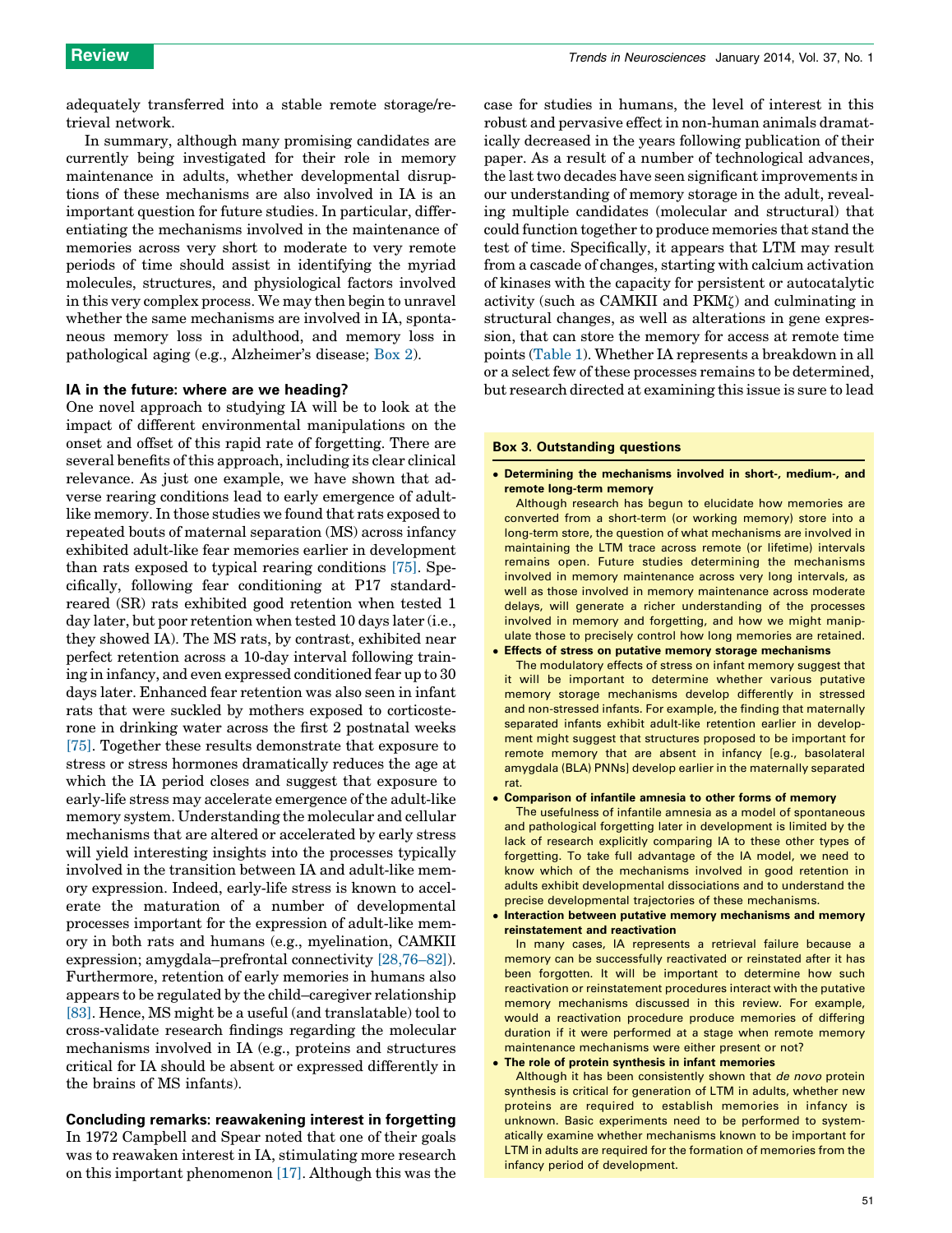<span id="page-5-0"></span>to a richer understanding of the development of the engram. We hope that the time is now ripe for a renewed call for interest in the IA phenomenon and that the substantial strides made in the past two decades on the mechanisms underlying memory can be used as a resource to gain a better understanding of the neural processes mediating this ubiquitous form of forgetting. Furthermore, we hope that future studies on the process of IA will help to elucidate the mechanisms involved in memory across the life-span ([Box](#page-4-0) 3).

#### Acknowledgments

Preparation of this manuscript was supported by grants from the Australian Research Council (DP120104925) and the National Health and Medical Research Council (APP1031688) to R.R.

#### References

- 1 Tsien, R.Y. (2013) Very [long-term](http://refhub.elsevier.com/S0166-2236(13)00211-7/sbref0005) memories may be stored in the pattern of holes in the [perineuronal](http://refhub.elsevier.com/S0166-2236(13)00211-7/sbref0005) net. Proc. Natl. Acad. Sci. U.S.A. 110, [12456–12461](http://refhub.elsevier.com/S0166-2236(13)00211-7/sbref0005)
- 2 Baker, K.D. et al. (2013) The role of [intracellular](http://refhub.elsevier.com/S0166-2236(13)00211-7/sbref0010) calcium stores in synaptic plasticity and memory [consolidation.](http://refhub.elsevier.com/S0166-2236(13)00211-7/sbref0010) Neurosci. Biobehav. Rev. 37, [1211–1239](http://refhub.elsevier.com/S0166-2236(13)00211-7/sbref0010)
- 3 [Izquierdo,](http://refhub.elsevier.com/S0166-2236(13)00211-7/sbref0015) I. et al. (2006) Different molecular cascades in different sites of the brain control memory [consolidation.](http://refhub.elsevier.com/S0166-2236(13)00211-7/sbref0015) Trends Neurosci. 29, 496–505
- 4 Kandel, E.R. (2001) The [molecular](http://refhub.elsevier.com/S0166-2236(13)00211-7/sbref0020) biology of memory storage: a dialogue between genes and synapses. Science 294, [1030–1038](http://refhub.elsevier.com/S0166-2236(13)00211-7/sbref0020)
- 5 Freud, S. (1953) Three essays on the theory of [sexuality.](http://refhub.elsevier.com/S0166-2236(13)00211-7/sbref0025) In The Standard Edition of the Complete [Psychological](http://refhub.elsevier.com/S0166-2236(13)00211-7/sbref0025) Works of Sigmund Freud (Vol. 7) [\(Strachey,](http://refhub.elsevier.com/S0166-2236(13)00211-7/sbref0025) T.J., ed.), pp. 125–245, The Hogarth Press
- 6 Luria, A.R. and Solotaroff, L.T. (1987) The Mind of a [Mnemonist:](http://refhub.elsevier.com/S0166-2236(13)00211-7/sbref0030) A Little Book About a Vast Memory, Harvard [University](http://refhub.elsevier.com/S0166-2236(13)00211-7/sbref0030) Press
- 7 Hood, T. and Price, J. (2011) [Infantile](http://refhub.elsevier.com/S0166-2236(13)00211-7/sbref0035) amnesia in human and [nonhuman](http://refhub.elsevier.com/S0166-2236(13)00211-7/sbref0035) animals. In The Nature of Early Memory: An Adaptive Theory of the Genesis and [Development](http://refhub.elsevier.com/S0166-2236(13)00211-7/sbref0035) of Memory (Vol. 1) (Howe, M.L., ed.), pp. 47–66, Oxford [University](http://refhub.elsevier.com/S0166-2236(13)00211-7/sbref0035) Press
- 8 [Campbell,](http://refhub.elsevier.com/S0166-2236(13)00211-7/sbref0040) B.A. and Campbell, E.H. (1962) Retention and extinction of learned fear in infant and adult rats. J. Comp. Physiol. [Psychol.](http://refhub.elsevier.com/S0166-2236(13)00211-7/sbref0040) 55, 1–8
- 9 Spear, N.E. (1979) Memory storage factors leading to [infantile](http://refhub.elsevier.com/S0166-2236(13)00211-7/sbref0045) [amnesia.](http://refhub.elsevier.com/S0166-2236(13)00211-7/sbref0045) Psychol. Learn. Motiv. 13, 91–154
- 10 Hayne, H. et al. (2000) The [development](http://refhub.elsevier.com/S0166-2236(13)00211-7/sbref0050) of declarative memory in human infants: [age-related](http://refhub.elsevier.com/S0166-2236(13)00211-7/sbref0050) changes in deffered imitation. Behav. [Neurosci.](http://refhub.elsevier.com/S0166-2236(13)00211-7/sbref0050) 114, 77–83
- 11 Hayne, H. et al. (1997) [Developmental](http://refhub.elsevier.com/S0166-2236(13)00211-7/sbref0055) changes in the specificity of memory over the second year of life. Infant Behav. Dev. 20, [233–245](http://refhub.elsevier.com/S0166-2236(13)00211-7/sbref0055)
- 12 [Rovee-Collier,](http://refhub.elsevier.com/S0166-2236(13)00211-7/sbref0060) C. and Cuevas, K. (2009) The development of infant memory. In The [Development](http://refhub.elsevier.com/S0166-2236(13)00211-7/sbref0060) of Memory in Infancy and Childhood (Courage, M. and Cowan, N., eds), pp. 11–41, [Psychology](http://refhub.elsevier.com/S0166-2236(13)00211-7/sbref0060) Press
- 13 Jack, F. and Hayne, H. (2010) [Childhood](http://refhub.elsevier.com/S0166-2236(13)00211-7/sbref0065) amnesia: empirical evidence for a two-stage [phenomenon.](http://refhub.elsevier.com/S0166-2236(13)00211-7/sbref0065) Memory 18, 831–844
- 14 Howe, M.L. and Courage, M.L. (1993) On [resolving](http://refhub.elsevier.com/S0166-2236(13)00211-7/sbref0070) the enigma of infantile [amnesia.](http://refhub.elsevier.com/S0166-2236(13)00211-7/sbref0070) Psychol. Bull. 113, 305
- 15 Josselyn, S.A. and [Frankland,](http://refhub.elsevier.com/S0166-2236(13)00211-7/sbref0075) P.W. (2012) Infantile amnesia: a neurogenic [hypothesis.](http://refhub.elsevier.com/S0166-2236(13)00211-7/sbref0075) Learn. Mem. 19, 423–433
- 16 Li, S. et al. (2012) Differential [involvement](http://refhub.elsevier.com/S0166-2236(13)00211-7/sbref0080) of the medial prefrontal cortex in the expression of learned fear across [development.](http://refhub.elsevier.com/S0166-2236(13)00211-7/sbref0080) Behav. [Neurosci.](http://refhub.elsevier.com/S0166-2236(13)00211-7/sbref0080) 126, 217–225
- 17 [Campbell,](http://refhub.elsevier.com/S0166-2236(13)00211-7/sbref0085) B.A. and Spear, N.E. (1972) Ontogeny of memory. Psychol. Rev. 79, [215–236](http://refhub.elsevier.com/S0166-2236(13)00211-7/sbref0085)
- 18 Gale, G.D. et al. (2004) Role of the [basolateral](http://refhub.elsevier.com/S0166-2236(13)00211-7/sbref0090) amygdala in the storage of fear [memories](http://refhub.elsevier.com/S0166-2236(13)00211-7/sbref0090) across the adult lifetime of rats. J. Neurosci. 24, [3810–3815](http://refhub.elsevier.com/S0166-2236(13)00211-7/sbref0090)
- 19 Mansuy, I.M. (2003) Calcineurin in memory and [bidirectional](http://refhub.elsevier.com/S0166-2236(13)00211-7/sbref0095) plasticity. Biochem. Biophys. Res. Commun. 311, [1195–1208](http://refhub.elsevier.com/S0166-2236(13)00211-7/sbref0095)
- 20 Lisman, J. (1994) The CaM kinase II [hypothesis](http://refhub.elsevier.com/S0166-2236(13)00211-7/sbref0100) for the storage of synaptic memory. Trends [Neurosci.](http://refhub.elsevier.com/S0166-2236(13)00211-7/sbref0100) 17, 406–412
- 21 Shaw, J. et al. (2012) Role of calcineurin in inhibiting [disadvantageous](http://refhub.elsevier.com/S0166-2236(13)00211-7/sbref0105) associations. [Neuroscience](http://refhub.elsevier.com/S0166-2236(13)00211-7/sbref0105) 203, 144–152
- 22 Baumgärtel, K. et al.  $(2008)$  Control of the [establishment](http://refhub.elsevier.com/S0166-2236(13)00211-7/sbref0110) of aversive memory by [calcineurin](http://refhub.elsevier.com/S0166-2236(13)00211-7/sbref0110) and Zif268. Nat. Neurosci. 11, 572–578
- 23 Lisman, J. et al. (2002) The [molecular](http://refhub.elsevier.com/S0166-2236(13)00211-7/sbref0115) basis of CaMKII function in synaptic and [behavioural](http://refhub.elsevier.com/S0166-2236(13)00211-7/sbref0115) memory. Nat. Rev. Neurosci. 3, [175–190](http://refhub.elsevier.com/S0166-2236(13)00211-7/sbref0115)
- 24 Bliss, T.V.P. and [Collingridge,](http://refhub.elsevier.com/S0166-2236(13)00211-7/sbref0120) G.L. (1993) A synaptic model of memory: long-term potentiation in the [hippocampus.](http://refhub.elsevier.com/S0166-2236(13)00211-7/sbref0120) Nature 361, 31–39
- 25 Nicoll, R.A. and Roche, K.W. (2013) Long-term [potentiation:](http://refhub.elsevier.com/S0166-2236(13)00211-7/sbref0125) peeling the onion. [Neuropharmacology](http://refhub.elsevier.com/S0166-2236(13)00211-7/sbref0125) 74, 18–22
- 26 Miller, C.A. et al. (2010) Cortical DNA [methylation](http://refhub.elsevier.com/S0166-2236(13)00211-7/sbref0130) maintains remote memory. Nat. [Neurosci.](http://refhub.elsevier.com/S0166-2236(13)00211-7/sbref0130) 13, 664–666
- 27 Malleret, G. et al. (2001) Inducible and reversible [enhancement](http://refhub.elsevier.com/S0166-2236(13)00211-7/sbref0135) of learning, memory, and long-term [potentiation](http://refhub.elsevier.com/S0166-2236(13)00211-7/sbref0135) by genetic inhibition of [calcineurin.](http://refhub.elsevier.com/S0166-2236(13)00211-7/sbref0135) Cell 104, 675–686
- 28 Huang, C.C. et al. (2005) Neonatal isolation [accelerates](http://refhub.elsevier.com/S0166-2236(13)00211-7/sbref0140) the [developmental](http://refhub.elsevier.com/S0166-2236(13)00211-7/sbref0140) switch in the signalling cascades for long-term [potentiation](http://refhub.elsevier.com/S0166-2236(13)00211-7/sbref0140) induction. J. Physiol. 569, 789–799
- 29 Kelly, P.T. and Vernon, P. (1985) Changes in the [subcellular](http://refhub.elsevier.com/S0166-2236(13)00211-7/sbref0145) distribution of [calmodulin-kinase](http://refhub.elsevier.com/S0166-2236(13)00211-7/sbref0145) II during brain development. Dev. Brain Res. 18, [211–224](http://refhub.elsevier.com/S0166-2236(13)00211-7/sbref0145)
- 30 [Christie-Fougere,](http://refhub.elsevier.com/S0166-2236(13)00211-7/sbref0150) M. et al. (2009) Calcineurin inhibition eliminates the normal inverted U curve, enhances [acquisition](http://refhub.elsevier.com/S0166-2236(13)00211-7/sbref0150) and prolongs memory in a [mammalian](http://refhub.elsevier.com/S0166-2236(13)00211-7/sbref0150) 3'[-5](http://refhub.elsevier.com/S0166-2236(13)00211-7/sbref0150)'-cyclic [AMP-dependent](http://refhub.elsevier.com/S0166-2236(13)00211-7/sbref0150) learning paradigm. [Neuroscience](http://refhub.elsevier.com/S0166-2236(13)00211-7/sbref0150) 158, 1277–1283
- 31 Mansuy, I.M. and Shenolikar, S. (2006) Protein [serine/threonine](http://refhub.elsevier.com/S0166-2236(13)00211-7/sbref0155) [phosphatases](http://refhub.elsevier.com/S0166-2236(13)00211-7/sbref0155) in neuronal plasticity and disorders of learning and memory. Trends [Neurosci.](http://refhub.elsevier.com/S0166-2236(13)00211-7/sbref0155) 29, 679–686
- 32 Wang, Y-J. et al. (2005) The expression of [calcium/calmodulin](http://refhub.elsevier.com/S0166-2236(13)00211-7/sbref0160)dependent protein kinase  $II$ - $\alpha$  in the [hippocampus](http://refhub.elsevier.com/S0166-2236(13)00211-7/sbref0160) of patients with [Alzheimer's](http://refhub.elsevier.com/S0166-2236(13)00211-7/sbref0160) disease and its links with AD-related pathology. Brain Res. 1031, [101–108](http://refhub.elsevier.com/S0166-2236(13)00211-7/sbref0160)
- 33 Norris, C.M. et al. (2005) Calcineurin triggers [reactive/inflammatory](http://refhub.elsevier.com/S0166-2236(13)00211-7/sbref0165) processes in astrocytes and is [upregulated](http://refhub.elsevier.com/S0166-2236(13)00211-7/sbref0165) in aging and Alzheimer's models. J. Neurosci. 25, [4649–4658](http://refhub.elsevier.com/S0166-2236(13)00211-7/sbref0165)
- 34 Glanzman, D.L. (2013) PKM and the [maintenance](http://refhub.elsevier.com/S0166-2236(13)00211-7/sbref0170) of memory. F1000 [Biol.](http://refhub.elsevier.com/S0166-2236(13)00211-7/sbref0170) Rep. 5, 4
- 35 Sacktor, T.C. (2010) How does PKMz maintain [long-term](http://refhub.elsevier.com/S0166-2236(13)00211-7/sbref0175) memory? Nat. Rev. [Neurosci.](http://refhub.elsevier.com/S0166-2236(13)00211-7/sbref0175) 12, 9–15
- 36 Volk, L.J. et al. (2013) PKM- $\zeta$  is not required for [hippocampal](http://refhub.elsevier.com/S0166-2236(13)00211-7/sbref0180) synaptic [plasticity,](http://refhub.elsevier.com/S0166-2236(13)00211-7/sbref0180) learning and memory. Nature 493, 420–423
- 37 Lee, A.M. et al. (2013) Prkcz null mice show normal [learning](http://refhub.elsevier.com/S0166-2236(13)00211-7/sbref0185) and [memory.](http://refhub.elsevier.com/S0166-2236(13)00211-7/sbref0185) Nature 493, 416–419
- 38 Jones, R. (2013) [Learning](http://refhub.elsevier.com/S0166-2236(13)00211-7/sbref0190) and memory: knockout blow for 'memory [molecule'.](http://refhub.elsevier.com/S0166-2236(13)00211-7/sbref0190) Nat. Rev. Neurosci. 14, 154–155
- 39 Frankland, P.W. and Josselyn, S.A. (2013) [Neuroscience:](http://refhub.elsevier.com/S0166-2236(13)00211-7/sbref0195) memory and the single [molecule.](http://refhub.elsevier.com/S0166-2236(13)00211-7/sbref0195) Nature 493, 312–313
- 40 Jiang, X. et al. (1994) [Developmental](http://refhub.elsevier.com/S0166-2236(13)00211-7/sbref0200) expression of the protein kinase C family in rat [hippocampus.](http://refhub.elsevier.com/S0166-2236(13)00211-7/sbref0200) Dev. Brain Res. 78, 291–295
- 41 Panaccione, I. et al. (2013) [Constitutively](http://refhub.elsevier.com/S0166-2236(13)00211-7/sbref0205) active group I mGlu receptors and PKMzeta regulate synaptic [transmission](http://refhub.elsevier.com/S0166-2236(13)00211-7/sbref0205) in developing perirhinal cortex. [Neuropharmacology](http://refhub.elsevier.com/S0166-2236(13)00211-7/sbref0205) 66, 143–150
- 42 [Bekinschtein,](http://refhub.elsevier.com/S0166-2236(13)00211-7/sbref0210) P. et al. (2007) Persistence of long-term memory storage requires a late protein synthesis- and [BDNF-dependent](http://refhub.elsevier.com/S0166-2236(13)00211-7/sbref0210) phase in the [hippocampus.](http://refhub.elsevier.com/S0166-2236(13)00211-7/sbref0210) Neuron 53, 261–277
- 43 Lisman, J.E. (1985) A [mechanism](http://refhub.elsevier.com/S0166-2236(13)00211-7/sbref0215) for memory storage insensitive to molecular turnover: a bistable [autophosphorylating](http://refhub.elsevier.com/S0166-2236(13)00211-7/sbref0215) kinase. Proc. Natl. Acad. Sci. U.S.A. 82, [3055–3057](http://refhub.elsevier.com/S0166-2236(13)00211-7/sbref0215)
- 44 Crick, F. and [Neurobiology:](http://refhub.elsevier.com/S0166-2236(13)00211-7/sbref0220) (1984) memory and molecular turnover. [Nature](http://refhub.elsevier.com/S0166-2236(13)00211-7/sbref0220) 312, 101
- 45 Gogolla, N. et al. (2009) [Perineuronal](http://refhub.elsevier.com/S0166-2236(13)00211-7/sbref0225) nets protect fear memories from erasure. Science 325, [1258–1261](http://refhub.elsevier.com/S0166-2236(13)00211-7/sbref0225)
- 46 Morris, N.P. and Henderson, Z. (2000) [Perineuronal](http://refhub.elsevier.com/S0166-2236(13)00211-7/sbref0230) nets ensheath fast spiking, [parvalbumin-immunoreactive](http://refhub.elsevier.com/S0166-2236(13)00211-7/sbref0230) neurons in the medial septum/ diagonal band complex. Eur. J. [Neurosci.](http://refhub.elsevier.com/S0166-2236(13)00211-7/sbref0230) 12, 828–838
- 47 Ehrlich, I. et al. (2009) [Amygdala](http://refhub.elsevier.com/S0166-2236(13)00211-7/sbref0235) inhibitory circuits and the control of fear [memory.](http://refhub.elsevier.com/S0166-2236(13)00211-7/sbref0235) Neuron 62, 757–771
- 48 Sohal, V.S. et al. (2009) [Parvalbumin](http://refhub.elsevier.com/S0166-2236(13)00211-7/sbref0240) neurons and gamma rhythms enhance cortical circuit [performance.](http://refhub.elsevier.com/S0166-2236(13)00211-7/sbref0240) Nature 459, 698–702
- 49 Woodruff, A.R. and Sah, P. (2007) Inhibition and [synchronization](http://refhub.elsevier.com/S0166-2236(13)00211-7/sbref0245) of basal amygdala principal neuron spiking by [parvalbumin-positive](http://refhub.elsevier.com/S0166-2236(13)00211-7/sbref0245) interneurons. J. [Neurophysiol.](http://refhub.elsevier.com/S0166-2236(13)00211-7/sbref0245) 98, 2956–2961
- 50 Paré, D. et al. (2002) Amygdala oscillations and the [consolidation](http://refhub.elsevier.com/S0166-2236(13)00211-7/sbref0250) of emotional [memories.](http://refhub.elsevier.com/S0166-2236(13)00211-7/sbref0250) Trends Cogn. Sci. 6, 306–314
- 51 Hardt, O. et al. (2013) Decay happens: the role of active [forgetting](http://refhub.elsevier.com/S0166-2236(13)00211-7/sbref0255) in [memory.](http://refhub.elsevier.com/S0166-2236(13)00211-7/sbref0255) Trends Cogn. Sci. 17, 111–120